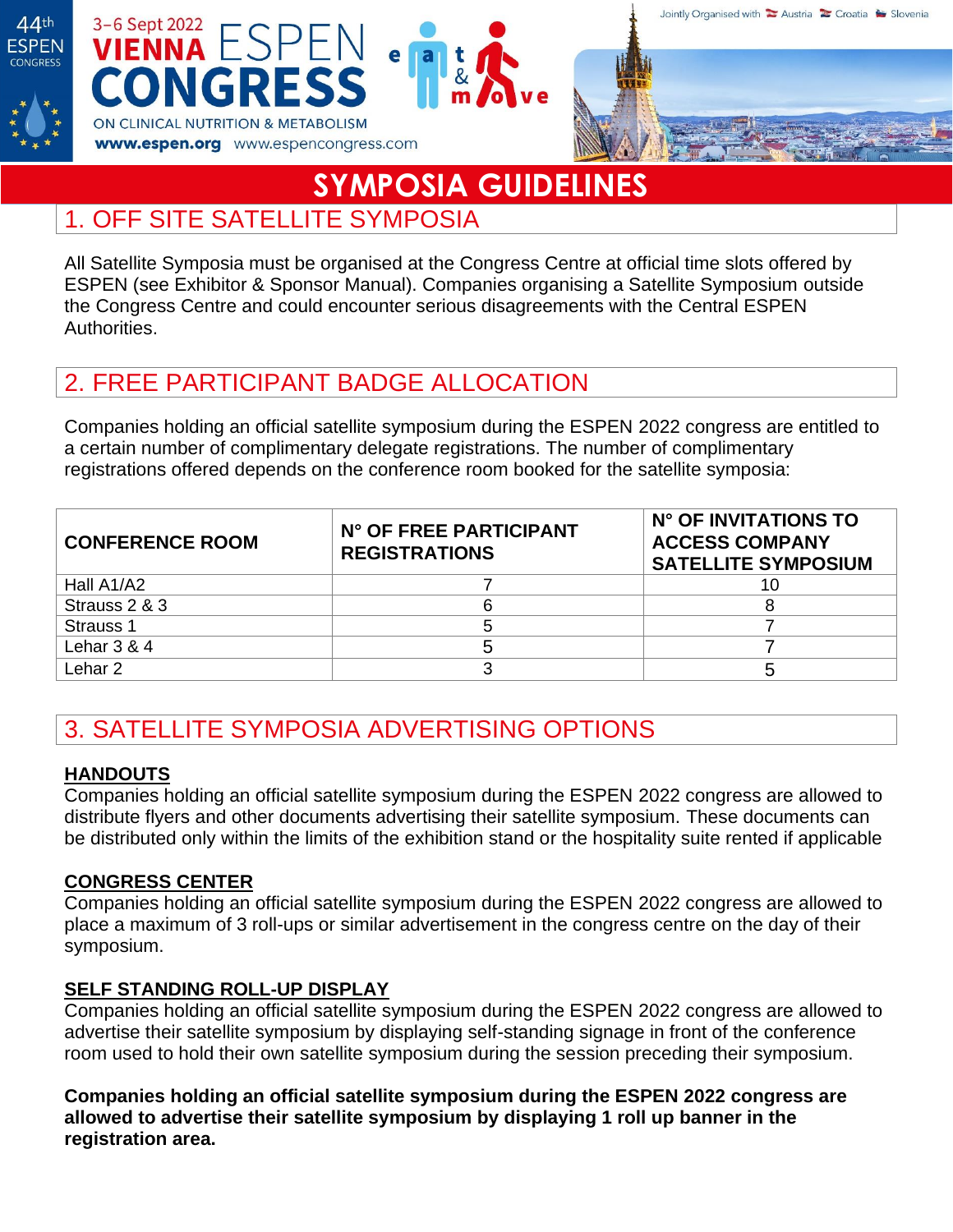





Roll-up advertising the satellite symposia are not included in the rental price of the satellite symposia. It is the company task to order, produce and set up the stand alone advertising. It is the responsibility of the company holding a satellite symposium to set up the self-standing signage in front of the conference room door panels and to provide their roll-up to Coralie Deleage at the registration desk upon arrival at the Congress Centre.

#### **CORPORATE BRANDING OF CONFERENCE ROOMS FOR SATELLITE SYMPOSIA**

- $\checkmark$  Due to the tight schedule of sessions in the meeting rooms, the satellite corporate branding inside the meeting rooms is strictly limited to the following:
- $\checkmark$  Speaker's lectern Companies may prepare a sign to be installed on the speaker's lectern. (see further information at the end of the document)
- $\checkmark$  Presidential table Companies may prepare company or product logo to be installed against the presidential table. (further information on branding of the room to be provided in a separate document)
- $\checkmark$  All other corporate branding in the meeting rooms must be self-standing.
- $\checkmark$  It is the responsibility of the company holding a satellite symposium to remove all branding at the end of the satellite.
- $\checkmark$  Corporate branding should not change in any way the congress signage already installed in the conference room.
- $\checkmark$  Any exceptions to these rules will be communicated in the corporate branding manual to be published in June 2022.

# 4. SATELLITE SYMPOSIA PROGRAMME AND SPEAKERS

In order to have their satellite symposium programme approved by the ESPEN Scientific Committee companies holding an official satellite symposium programme during ESPEN 2022 are requested to provide the organizers with the following information regarding their symposia:

- o **Title of the satellite symposium**
- o **Speakers names and complete details**
- o **Title of each presentation given during the symposium**

This information must be provided to [Coralie.deleage@wearemci.com](mailto:Coralie.deleage@wearemci.com) **by 22 June 2022 via the Satellite Symposium Programme form available on the Technical Manual.**

Please note that it is the sponsor's responsibility to register the speakers to the congress. You should have already been contacted by [EspenR@mci-group.com](mailto:EspenR@mci-group.com) regarding the registration and hotel booking of your staff, please contact them directly for any enquiry.

# 5. EMBARGO

No data should be presented in any satellite symposium which will subsequently be presented either orally or as a poster at the meeting.